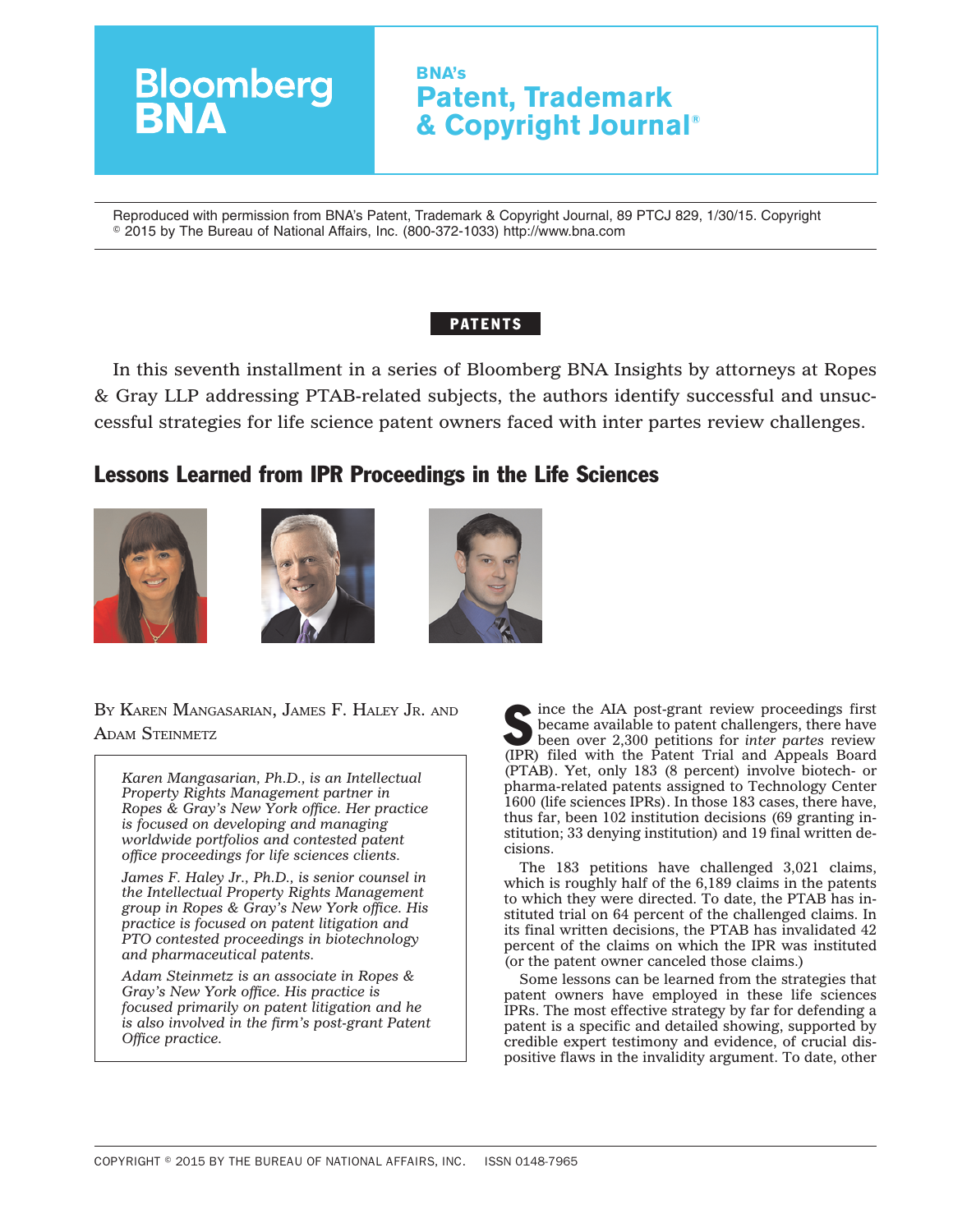strategies that patent owners have employed to defeat challenges to the validity of their claims over the prior art have proven largely ineffective.

### Successful Patent Owners

#### Final Written Decisions

The patent owner has successfully defended all of the challenged claims in five of the 19 life sciences IPRs that have resulted in final written decisions. In all five, the key seems to have been a specific and supported attack on a critical flaw in the prior art and the petitioner's and the PTAB's characterization of it. In life sciences IPRs that have reached final written decisions, generic arguments about missing elements from the prior art have been unpersuasive. This is likely because in its institution decision the PTAB had already determined that the prior art disclosed all of the elements of the claim. Instead, successful patent owners have addressed a crucial dispositive and specific issue and have demonstrated how it prevented the prior art from anticipating the claim or rendering it obvious.

In the related IPR2013-00276 and IPR2013-00277, the patent owner argued for 30 pages that the cited art failed to disclose all of the elements of the challenged claims.<sup>1</sup> Similarly, the patent owner's expert witness devoted more than 30 pages of his declaration to demonstrating in a detailed, but unfocused manner, what was missing.2 Perhaps because the PTAB had already performed a detailed analysis of the prior art and the claim elements in its institution decision, $3$  these arguments fell on deaf ears.<sup>4</sup> What carried the day in these IPRs was the patent owner's specific and expertsupported argument and evidence (testimonial and documentary) that an ordinary skilled worker would not—and in fact, *could* not—have combined the prior art. $^5\,$ 

Similarly, in the related IPR2013-00368, IPR2013- 00371 and IPR2013-00372, the patent owner argued that ''modified sustained release'' was different from ''delayed release.''6 The PTAB specifically credited the patent owner's expert on this point, noting that the petitioner had not explained why the patent owner's expert was incorrect.<sup>7</sup> This argument was likely successful because it illustrated a critical PTAB misunderstanding of one specific aspect of the prior art that had been a basis for the institution decision.8

#### Institution of Trial Denials

In many of the proceedings in which the PTAB has denied institution of trial, its reasoning has been procedural (e.g., time barred, redundancy, etc.) However, in those cases in which the PTAB's denial was substantive, successful preliminary responses have mostly taken the same specific approach—namely, challenging a dispositive discreet point in the art and the petitioner's characterization of it or its combination. This is true despite the fact that the patent owner cannot submit expert testimony with its preliminary response.

A brief summary of illustrative substantive institution denials demonstrates this point:

In IPR2013-00023, the PTAB agreed with the patent owner that the petitioner's reliance on inherency was unfounded and unsupported.<sup>9</sup>

In IPR2014-00331, the PTAB agreed with the patent owner that one claim element—the automated seed sampler system—was lacking in the prior art. $10$ 

In IPR2014-00398, the PTAB found the patent owner's claim construction argument to be persuasive and dispositive.<sup>11</sup>

■ In IPR2014-00651, the PTAB agreed with the patent owner that the petition attempted to ''gloss over'' the distinction between the claimed compound (hydroxypropyl methylcellulose) and the prior art compound (hydroxyethyl cellulose).<sup>12</sup>

 $\blacksquare$  In IPR2014-00842, the patent owner successfully argued that ''[i]dentifying patients that do not respond (or respond poorly) to a particular type of therapy does not suggest whether or how to treat these patients.''13

■ In IPR2014-00885, the PTAB agreed with the patent owner that the motivation to combine the obviousness references was missing.14

In IPR2014-01126, the PTAB was persuaded that the disclosure of a genus with a large number of species failed to anticipate a single species within the genus. $15$ 

## Unsuccessful Patent Owner Strategies

The two most glaring unsuccessful patent owner strategies have been (1) amending claims and (2) arguing objective indicia of nonobviousness.

#### Claim Amendments

Patent owners may file a motion to amend after conferring with the board.<sup>16</sup> However, any proposed claim amendment must respond to a ground of unpatentability involved in the trial and it must not enlarge the scope of the claims of the patent or introduce new subject

<sup>1</sup> *See Ariosa Diagnostics v. Verinata Health, Inc.*, IPR2013-

<sup>&</sup>lt;sup>2</sup> See Ariosa Diagnostics v. Verinata Health, Inc., IPR2013-00276, Ex. 2003 (P.T.A.B Jan. 16, 2014).

<sup>&</sup>lt;sup>3</sup> See Ariosa Diagnostics v. Verinata Health, Inc., IPR2013-00276, Paper 11 (P.T.A.B Oct. 25, 2013).

<sup>&</sup>lt;sup>4</sup> See Ariosa Diagnostics v. Verinata Health, Inc., IPR2013-00276, Paper 43 (P.T.A.B Oct. 23, 2014). <sup>5</sup> *Id.*

<sup>6</sup> *See Amneal Pharms., LLC v. Supernus Pharms., Inc.*, IPR2013-00368, Paper 94 (P.T.A.B. Dec. 9, 2014). <sup>7</sup> *Id.*

<sup>8</sup> *See Amneal Pharms., LLC v. Supernus Pharms., Inc.*, IPR2013-00368, Paper 8 (P.T.A.B. Dec. 17, 2013).

<sup>9</sup> *Monsanto Co. v. Pioneer Hi-Bred Int'l, Inc.*, IPR2013-

<sup>&</sup>lt;sup>10</sup> E.I. Du Pont De Nemours & Co. v. Monsanto Tech. LLC, IPR2014-00331, Paper 21 (P.T.A.B. July 11, 2014).

<sup>&</sup>lt;sup>11</sup> Lenroc Co. v. Enviro Tech Chemical Services, Inc., IPR2014-00382, Paper 12 (July 24, 2014).

<sup>&</sup>lt;sup>12</sup> Endo Pharms., Inc. v. Depomed, Inc., IPR2014-00651, Paper 12 (P.T.A.B. Sep. 29, 2014).

<sup>&</sup>lt;sup>13</sup> Phigenix, Inc. v. Genentech, Inc. and Immunogen, Inc., IPR2014-00842, Paper 10 (P.T.A.B Dec. 9, 2014).

<sup>&</sup>lt;sup>14</sup> Mylan Pharms. Inc. v. Gilead Scis., Inc., IPR2014-00885, Paper 15 (P.T.A.B Dec. 9, 2014). <sup>15</sup> *Actavis, Inc. v. Research Corp. Techs., Inc.*, IPR2014-

<sup>01126,</sup> Paper 22 (P.T.A.B. Jan. 9, 2015).<br><sup>16</sup> 37 CFR § 42.121.